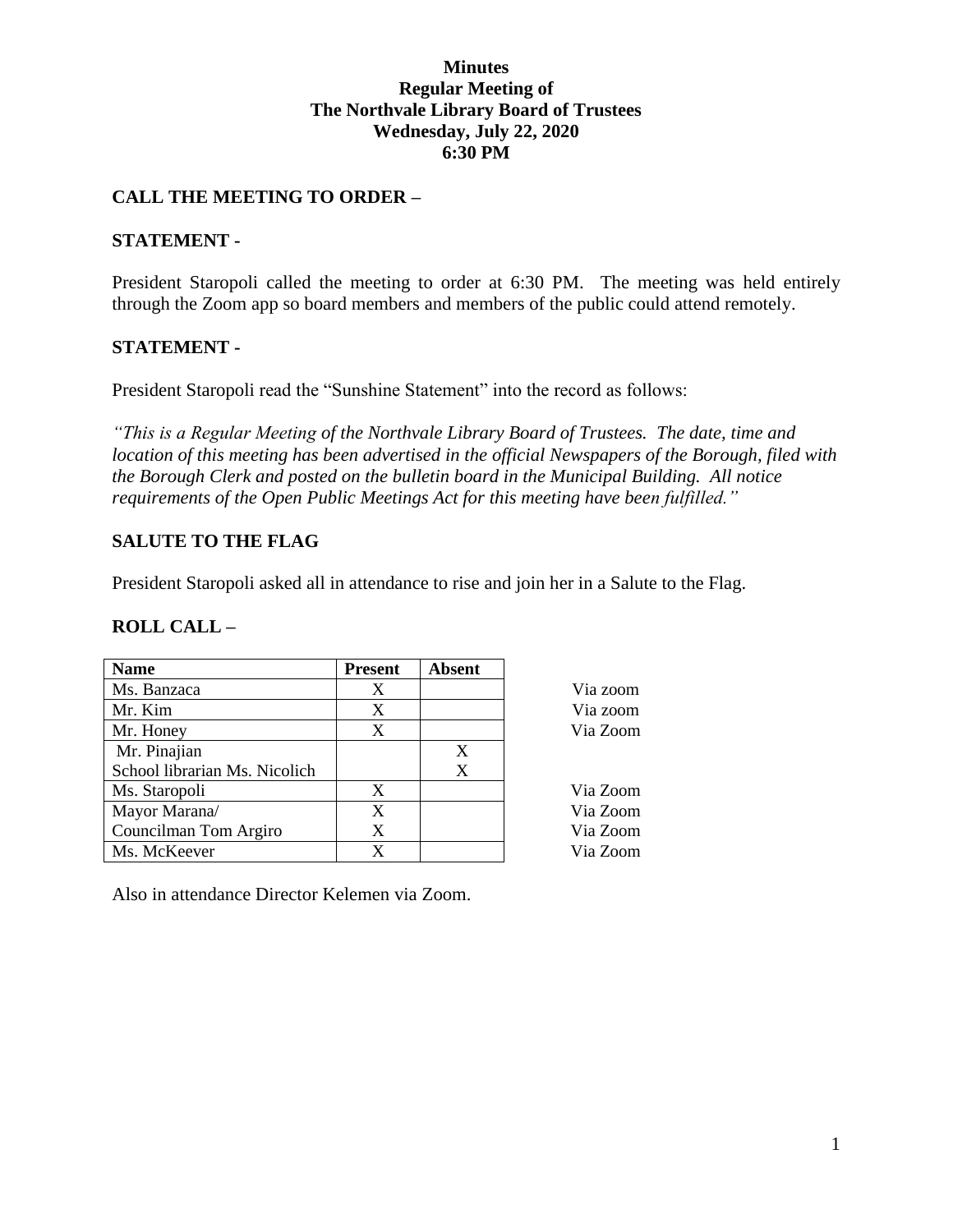## **APPROVAL OF MINUTES**

Resolved to approve the minutes from the June 24, 2020 regular board meeting.

| <b>Name</b>   | <b>ACTION</b> | <b>YES</b> | NO | <b>ABSENT</b> | <b>ABSTAIN</b> |
|---------------|---------------|------------|----|---------------|----------------|
| Ms. Banzaca   |               | X          |    |               |                |
| Mr. Kim       |               | X          |    |               |                |
| Mr. Honey     |               | X          |    |               |                |
| Mr. Pinajian  |               |            |    | X             |                |
| Ms. Nicolich  |               |            |    | X             |                |
| Ms. Staropoli | motion        | X          |    |               |                |
| Mayor Marana  | Second        |            |    |               |                |
| Mr. Argiro    |               | X          |    |               |                |
| Ms. McKeever  |               | X          |    |               |                |

The minutes were adopted on a roll call vote as follows:

## **GENERAL DISCUSSION –**

#### **Director's Report**

Program highlights and upcoming

- The virtual Summer Reading Club (SRC), "Imagine Your Story," continues through August 8. Child and adult readers are logging their reading through the library's interactive reading challenge software, Beanstack for Libraries. Northvale readers are striving to reach the community-wide reading goal of 2,020 books read in Summer of 2020.
- Storytime on Facebook with Ms. Emily received 715 views in June.
- Magical Melodies received 1,063 views in June.
- Bendy Bookworm (children's yoga/story program) received 214 views in June.
- Monday Maker and Wednesday Craft curbside pickup kits are an enormous hit with families. Thank you Emily, Youth Services Librarian for creating these "to-go" kits for children to enjoy each week! Parents and children express how they look forward to the weekly kits.
- Weekly ESL conversation class for adults continues on a *volunteer* basis by instructor Antonio Brugnoli since mid-March 2020. Two to five adult students attend virtual class on Zoom each week.
- Northvale canvas paint instructor, Kari Sedano *donated* her time and talent for a virtual "Flow Painting" for adults and teens on 6/25. Five attendees enjoyed the class.
- Northvale Friend of the Library, Steve Jackson, donated his time and talent for a virtual home beer brewing "how-to" talk for adults on July 14. Five adults attended the evening program.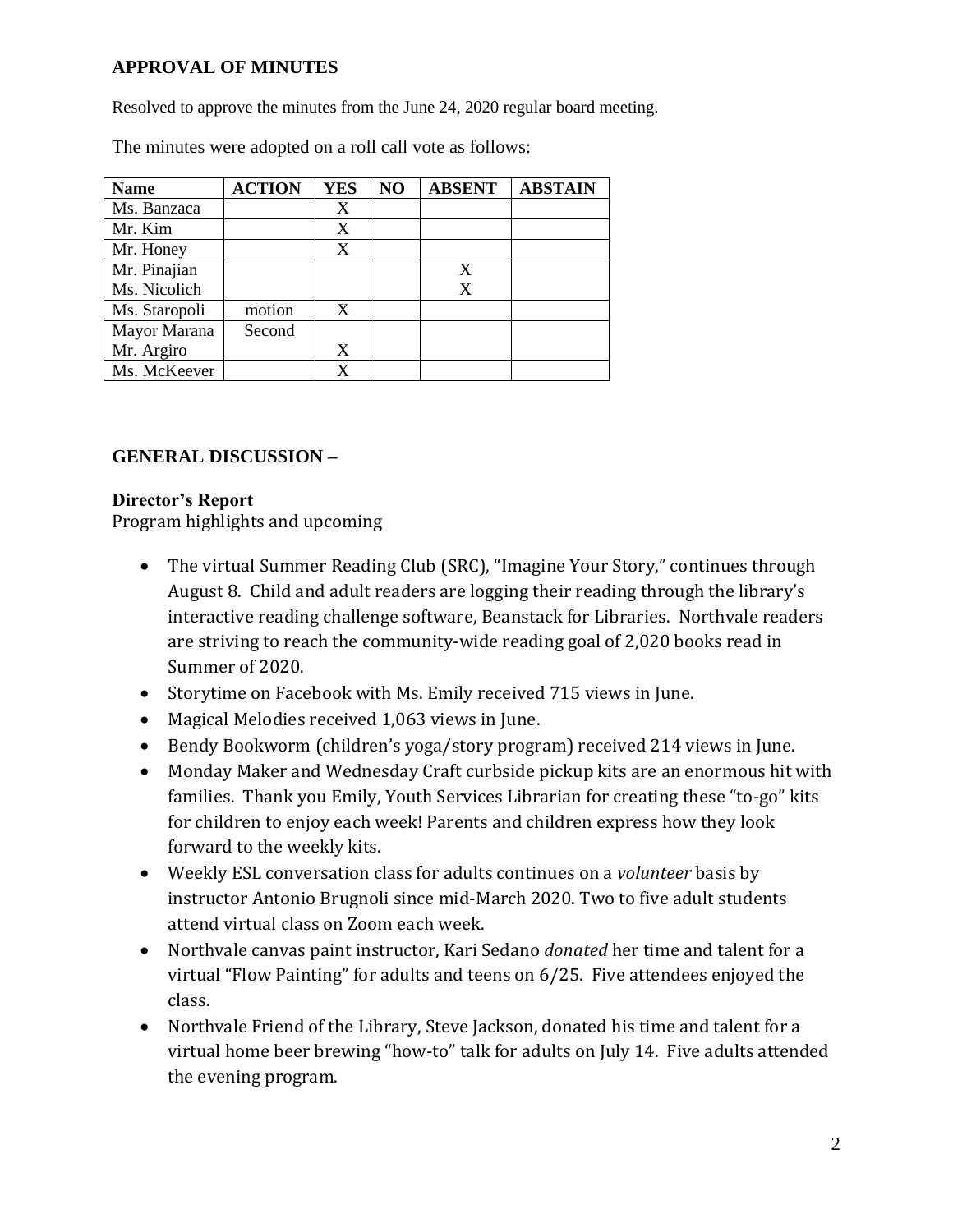Administrative

- Library Cards: 1,805 patrons registered as of July 17, 2020. No new registrations.
- June 2020 Northvale eBCCLS circulation: 342 borrows as compared to June 2019 eBCCLS circulation: 238 borrows; Northvale eBCCLS circulation is up 44%.
- Hoopla borrowing is up 27% in June 2020 (56 borrows) compared with June 2019 (44 borrows).
- Staff has done a tremendous job learning the new delivery, quarantine, and check-in procedures during rapidly changing circumstances.
- Contact-free outdoor/curbside pickup began June 22, 2020: Mondays-Thursdays 10:30-5:30pm and Fridays: 10:30-4:30pm. The past three weeks of curbside pickup have gone smoothly, with staff and patrons adjusting exceedingly well to a new process. Thank you Friends of the Library for providing tote bags for curbside!
- The library opened for limited indoor service on July 14, 2020 with hours that mirror curbside pickup, giving patrons a choice to continue to receive items outside or come inside the library to browse and select. The first week of indoor service has gone well, with all abiding by safety procedures.
- MeeScan mobile self-check out app is now available to patrons visiting the Northvale Library, courtesy of the BCCLS Innovation Fund. MeeScan is an easy to use mobile app for Android and Apple devices, allowing patrons an option for selfcheck out of items while in the Northvale Library using a smartphone.

# Building

• Fire safety inspection took place on  $7/17/20$ .

# **BCCLS**

 BCCLS resumed a five day per week delivery schedule on July 6. Lend and send will begin again on Monday, July 20 with home library pickup only as voted on by BCCLS Executive Board on 7/15/20. Quarantining BCCLS deliveries and book drop returns in designated area for 72 hours remains the standard procedure for all BCCLS libraries.

## **Friends of the Library Report**

No meeting for this month. The friends are renewing the Storm King outdoor museum passes. They are reaching out the empire parks to find out how to get replacement passes since parks were closed due to the pandemic.

## **Treasurer's Report**

Current Budget is at 49%. Regular account balance is \$114,889.22 (reflects deposit of \$25k -- 2nd quarter distribution from Boro). Capital account balance is \$ 91,907.70 . Town is working on the balance of \$15k that is owed to the library from last year. Since tax payments were pushed back due to the pandemic it is causing some accounting delays.